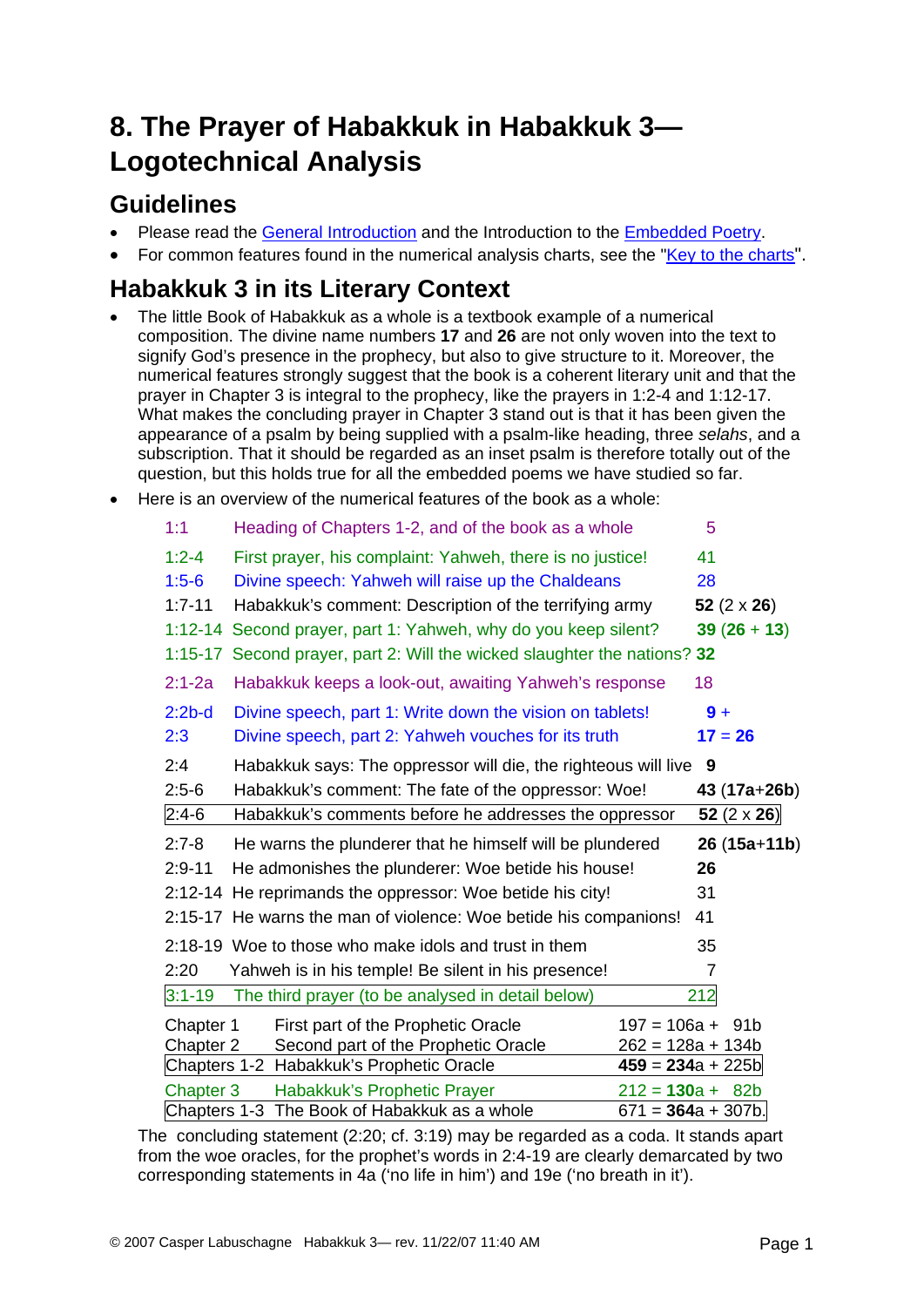I consider it very likely that the number **32,** occurring in the **64** (2 x **32**) cola of the third prayer in 3:2-19c, and in the **32** words spoken by the prophet in 1:15-17, was determined by the numerical value of Habakkuk's title  $\overline{X}$ הנביא, 'the prophet' (5+14+2+10+1 = 32), which we find in both headings (1:1 and 3:1).

The **459** words in Habakkuk's Prophetic Oracle (Chapters 1-2) are a multiple of **17** (**459** = 27 x **17**), while the words before *atnach* are a multiple of **26** (**234** = 9 x **26**). What is particularly significant, and obviously not by chance, is that the words before *atnach* in two totals are multiples of **26** (**130a** = 5 x **26**, and **364a** = 14 x **26**).

• The numerical evidence supports the view that the book comprises two major sections:

#### **Chapters 1-2 Habakkuk's Prophetic Oracle** (with a distinct heading)

#### **Chapter 3 Habakkuk's Prophetic Prayer** (with a distinct heading).

The Prophetic Oracle in Chapters 1-2 divides into two distinct parts (corresponding to the chapter division) which constitute an unmistakable coherent literary unit. They are clearly differentiated by the prophet's statement (2:1) in which he declares his intention to stand at his post, keeping a look-out and awaiting Yahweh's response to his complaint.

• The numerical features also persuaded me to regard the famous statement in 2:4 as part of the prophet's comment and not as part of Yahweh's speech:

> הִנֵּה עַפַּל הֲלֹאי־ִשָּׁרֵה נַפְשׁוֹ בִּוֹ וְצַדִּיק בֵּאֱמוּנַתוֹ יִחְיֵה, Behold the impudent, surely, the life in him will be removed, While the righteous will live by being faithful.<sup>[1](#page-1-0)</sup>

The demarcation of the prophet's comment, 2:4-6, is based on the fact that the author differentiates between the woe statement put on the lips of those who hurl taunts at the oppressor (2:6), and the woe's Habakkuk himself directs at him (2:7-17).

• A closer examination of the two divine speeches reveals that they form a chiastic pattern, showing that they are logotechnically closely connected (for the numerical chiasmus, see the [General Introduction,](http://www.labuschagne.nl/aspects.pdf) p. 12):

| First speech $(1:5-6)$ | $28 = 13a + 15b$ |
|------------------------|------------------|
| Second speech (2:2-3)  | $26 = 13a + 13b$ |
| Yahweh's speeches      | $54 = 26a + 28b$ |

This is additionally demonstrated by the fact that they are composed of altogether **54** words, which is the numerical value of Habakkuk (8+2+19+6+19 = **54**). See the chart, and for the use of the numerical value of a key-word or key-name as a structuring device, see the [General Introduction,](http://www.labuschagne.nl/aspects.pdf) p. 13.

- It is worth noting that the **26** words in 2:7-8 are divided by *atnach* into **15**a (YH) and **11**b (WH), and that the first woe saying (2:9-11) is made up of **26** words. Note also that the **43** words in 2:5-6 are neatly divided into **17** words before, and **26** after *atnach*, and that the prophet's comments in 2:4-6 are composed of  $52$  ( $2 \times 26 = 9 + 43$ ) words.
- Note also the use of **39** words in the first part of Habakkuk's second prayer (1:12-14), which represents the YHWH-*'echad* formula (**39** = **26** + **13**) signifying Yahweh's *uniqueness*. The subtle reference to Yahweh's 'One-ness' is most appropriate, for the prophet explicitly appeals to his incomparable characteristics (everlasting, holy, immortal) to urge him not to keep silent but to act for the sake of justice. For the **39** words in 3:4-7, see Observation 2.
- For a detailed survey of the research into the compositional problems and literary issues of the Book of Habakkuk, see the article by Marvin A. Sweeney, "Habakkuk, Book of", in The Anchor Bible Dictionary, Volume 3 (1992).

1

<span id="page-1-0"></span><sup>&</sup>lt;sup>1</sup> Preserving, but rearranging the consonantal text of MT, with A.S. van der Woude, *Habakuk Zefanja* (De Prediking van het Oude Testament, 1978). The impudent oppressor is Chaldea, the righteous victim is Judah.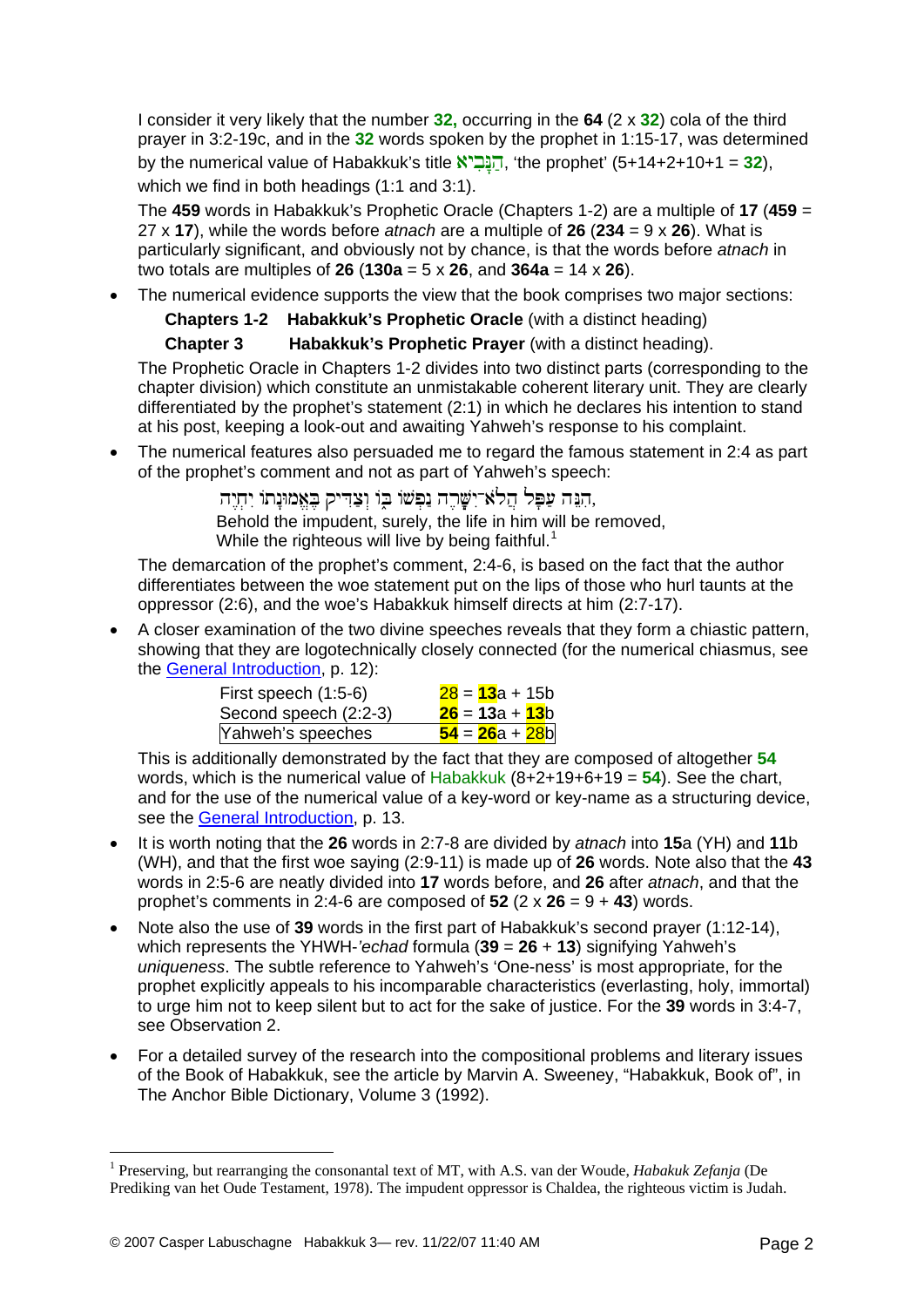## **Special Features of the Prayer**

- The prayer in Habakkuk 3 is the high point of the book, being the third and by far the longest - prayer after the prayers in 1:2-4 and 1:12-17. The remarkable way in which it is demarcated by the psalm-like addition, עֲל שׁ۪גְיֹנוֹת, to the heading in 3:1 and the typical technical terms, לְמְנָצֵה בְּנִינוֹתֵי), at the end (3:19d), highlights it as a momentous component of the book. At the same time, the psalm-like brackets function as explicit markers of its hymnic status, which characterizes it as a hymnic Prayer. Its positioning by means of the well-known 'split-and-embed' technique gives it the appearance of an embedded poem.<sup>[2](#page-2-0)</sup>
- To accentuate its psalm-like character in still another way, the author (or a later priestly editor?) supplied it with three *selahs* (in vs. 3b, 9b, and 13d), a technical term occurring only in the Book of Psalms. Their precise role is unclear, for they do not seem to have a highlighting or demarcating function as in many psalms, except for the *selah* in v. 13 which may have been intended to mark the end of a strophe. Since they do not form part of the poetical body of the prayer, which also holds true for the superscription and subscription, I shall leave them out of consideration in my logotechnical analysis.<sup>[3](#page-2-1)</sup>
- In terms of content, the prayer was composed as the third and final prayer in the book, as indicated by the heading. It functions in the book as a petition addressed to Yahweh to manifest his divine power to deliver the land from invading forces, expressing confidence that the vision of the prophet in 1:1-4 will be fulfilled and that God's righteousness will be vindicated with the deliverance of his people.<sup>[4](#page-2-2)</sup>

## **Compositional Structure**

- The prayer as such, excluding the superscription, the three *selahs,* and the subscription, has 28 verselines, 64 cola and 202 words. Its compositional structure is disputed. At first sight, the macro structure appears to be fundamentally determined by the change in the direction of address: words explicitly addressed to God (vs. 2 and 8-15) alternating with words spoken about him (vs. 3-7 and 16-19):
	- v. 2 Invocation introducing the petition
	- vs. 3-7 The use of theophany images as motivation for petitioning Yahweh
	- vs. 8-15 The use of cosmic battle images to urge Yahweh to act
	- vs. 16-19 The prophet's personal response.

Consequently, in terms of content, the prayer can be subdivided into 9 strophes:

- v. 2 Invocation introducing the petition: I am in awe of what you have done vs. 3-5 Description of a theophany as the manifestation of Yahweh's power
- vs. 6-7 Yahweh's acts during the theophany, and what the prophet observes
- vs. 8-11 Yahweh, you prepare for battle on a cosmic level
- vs. 12-13 Yahweh, you traverse the earth to crush evil powers and save your people
- vs. 14-15 Yahweh, you fight those who try to devour the poor; you tread the sea
- v. 16 What the prophet observes and experiences awaiting the day of disaster
- vs. 17-18 Whatever befalls him, he will exult in Yahweh and rejoice in the saviour
- v. 19 The prophet asseverates his trust in Yahweh who will elevate him.

This division corresponds to the macro structure proposed by R.L. Smith (Word Biblical Commentary, 1984): 2 Petition; 3-7 Theophany; 8-15 Battle; 16-19 Response of Faith.

1

<span id="page-2-0"></span> $2^2$  For this compositional technique, which we encountered in all of the embedded poetry we have studied so far, see the paragraph "Embedding and Framing Techniques" in the Introduction to the [Embedded Poetry,](http://www.labuschagne.nl/outside.htm) pp. 6-7.

<span id="page-2-1"></span><sup>&</sup>lt;sup>3</sup> For some preliminary remarks on the disputed role of the psalm headings and other technical terms, such as the *selahs*, see my Analysis of **Psalm 3**, Observations 1 and 4.

<span id="page-2-2"></span> $4$  For an in-depth discussion of the prayer in its context, see the article by J.W. Watts cited in the Bibliography.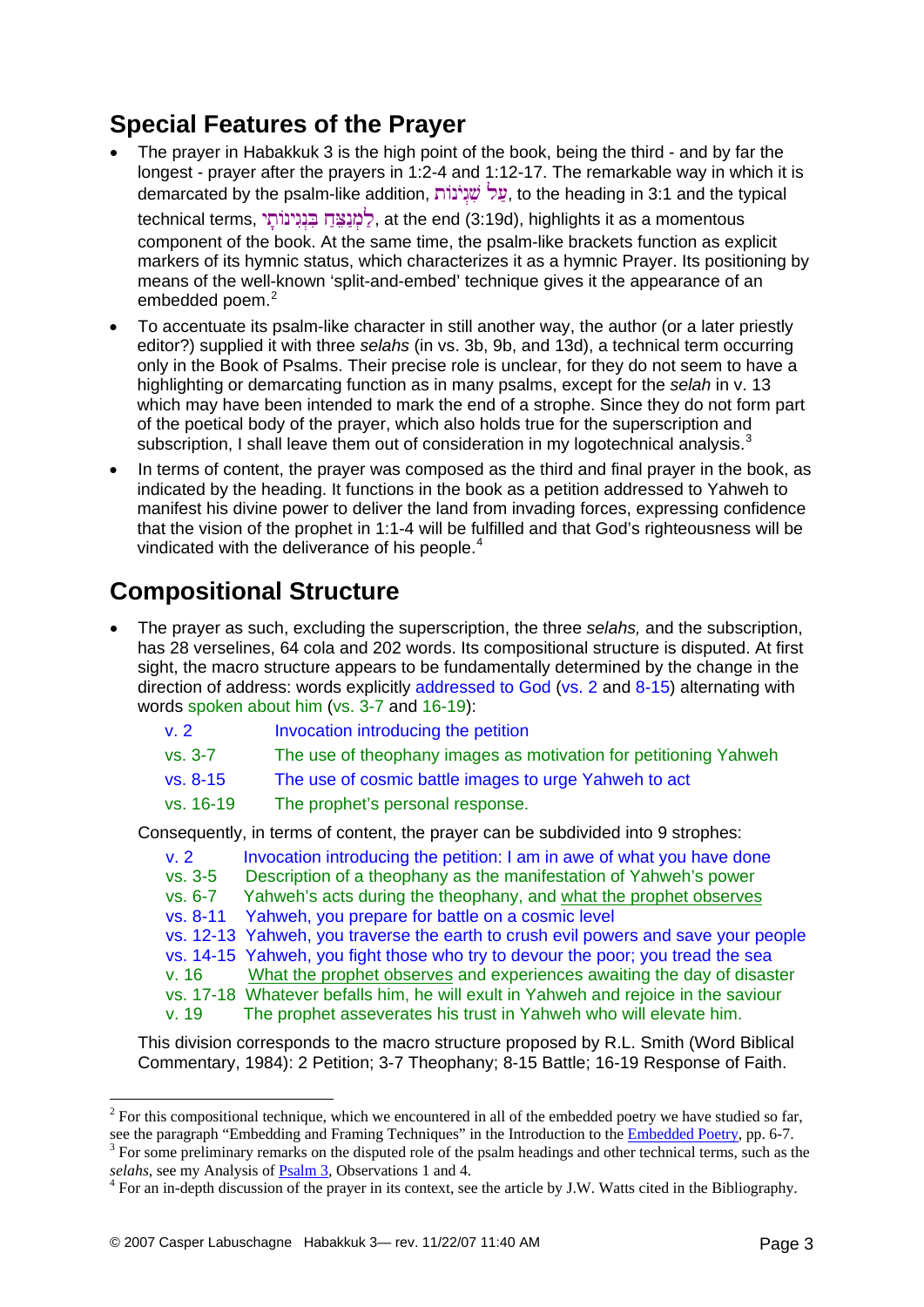• In his logoprosodic analysis, Duane Christensen, who includes the superscription, the selahs, and the subscription in the word-count, finds 13 strophes:

vs. 1-2, 3, 4-5, 6, 7, 8, 9-11, 12-13b, 13cd, 14-15, 16, 17, 18-19. For particulars, see: http://www.bibal.net/04/proso/psalms-ii/pdf/dlc\_hk003-001-d.pdf. Christensen reads an extra word in v. 13b and counts 213 words in the entire text.

• F.I. Andersen (The Anchor Bible, 2001) has a different view of the structure:

|                                                                              | Invocation         |  |
|------------------------------------------------------------------------------|--------------------|--|
|                                                                              | vs. 3-15 Theophany |  |
| vs. 3-7 First Deliverance   vs. 8-11 Creation   vs. 12-15 Second Deliverance |                    |  |
|                                                                              | vs. 16-19 Response |  |

On rhetorical grounds, Pieter van der Lugt has argued persuasively that the text exhibits great regularity in the division of its 28 verselines. He finds 5 cantos and 12 strophes:

vs. 2 || 3, 4-6b, 6c-7 || 8-9, 10, 11-12 || 13, 14-15, 16 || 17, 18-19.

Taken together, the opening and concluding cantos comprise 7 verselines, which means that the canto structure is determined by the number 7: a 2-line introduction, three 7-line cantos, and a 5-line concluding canto.

#### **Logotechnical analysis**

- Columns **a** and **b** show the number of words before and after the atnach.
- Column c: words addressed to God; d: words spoken about God.
- The verseline numbering is in the first column to the right of the Hebrew text.
- As it stands in the Masoretic text. I regard Habakkuk 3 as a text in its own right.

|                |                                                                             |                | <b>Total</b>    | a         | b              | c                     | d              |
|----------------|-----------------------------------------------------------------------------|----------------|-----------------|-----------|----------------|-----------------------|----------------|
|                | תְּפִלֶּה לַחֲבַקַּוּק הַנְּבֶיאי <mark>עָל שִׁנְיֹנְוֹת</mark> : Heading 1 |                | 5               | 3         | $\overline{2}$ |                       |                |
| $\overline{2}$ | 1 יְהֹוָה שָׁמַעְתִּי שִׁמְעֲך <del>ּ'</del>                                |                | 3               | 3         |                | 3                     |                |
|                | יֶרֵאתִי יִחוָה פְעָלְךָ                                                    |                | 3               | 3         |                | 3                     |                |
|                | 2 בִּקְרֵב שָׁנִים חַיֵּיהוּ                                                |                | 3               | 3         |                | 3                     |                |
|                | בִקְרֵב שָׁנֶים תּוֹדִיע^                                                   |                | 3               | 3         |                | 3                     |                |
|                | בִּרְגֵז רַחֱם תִּזְכֹּוֹר:                                                 |                | $\overline{3}$  |           | 3              | 3                     |                |
|                | Canto I Strophe 1 Total, v. 2                                               |                | 15              | 12<br>$=$ | 3<br>$\ddot{}$ | 15<br>$=$             | 0<br>$\ddot{}$ |
| 3              | 8 - אֵלוּדַוֹ מִתֵּימֶן יָבּוֹא                                             |                | 3               | 3         |                |                       | 3              |
|                | וְקָדְוֹשׁ מֶהַר־פָּארֶן סֶלָ                                               |                | 3               | 3         |                |                       | 3              |
|                | 4 כִּפָּה שָׁמַיִם הוֹדוֹ                                                   |                | 3               |           | 3              |                       | 3              |
|                | וּתְהִלְתָוֹ מָלְאָה הָאָרֶץ:                                               |                | $\overline{3}$  |           | 3              |                       | 3              |
|                | Strophe 2<br>Total, v. 3                                                    |                | 12 <sub>2</sub> | $= 6$     | 6<br>$\ddot{}$ | $\overline{0}$<br>$=$ | 12             |
| 4              | 5 וִנֹּנַהֹ כָאָוֹר תְּהָיֶה                                                |                | 3               | 3         |                |                       | 3              |
|                | קַרְנֵיִם מְיָדוֹ לְוֹ^                                                     |                | 3               | 3         |                |                       | 3              |
|                | ּוְשֶׁם הֶבְיִוֹן עִזְּה:                                                   |                | 3               |           | 3              |                       | 3              |
| 5              | 6 לִפְנֵיו יֵלֵךְ דֱבֵר^                                                    |                | 3               | 3         |                |                       | 3              |
|                | וְיֵצֵא רֻשֶׁף לְרַגְלְיוּ:                                                 |                | 3               |           | 3              |                       | 3              |
| 6a             | ּעָמַ רו וַיִמְרֵד אֶרֵץ                                                    | $\overline{7}$ | 3               | 3         |                |                       | 3              |
| 6b             | רָאָה וַיַּתֵּר גּוֹיִם                                                     |                | $\overline{3}$  | 3         |                |                       | 3              |
|                | Strophe 3 Total, v. 4-6b                                                    |                | 21              | 15<br>$=$ | 6              |                       | 21             |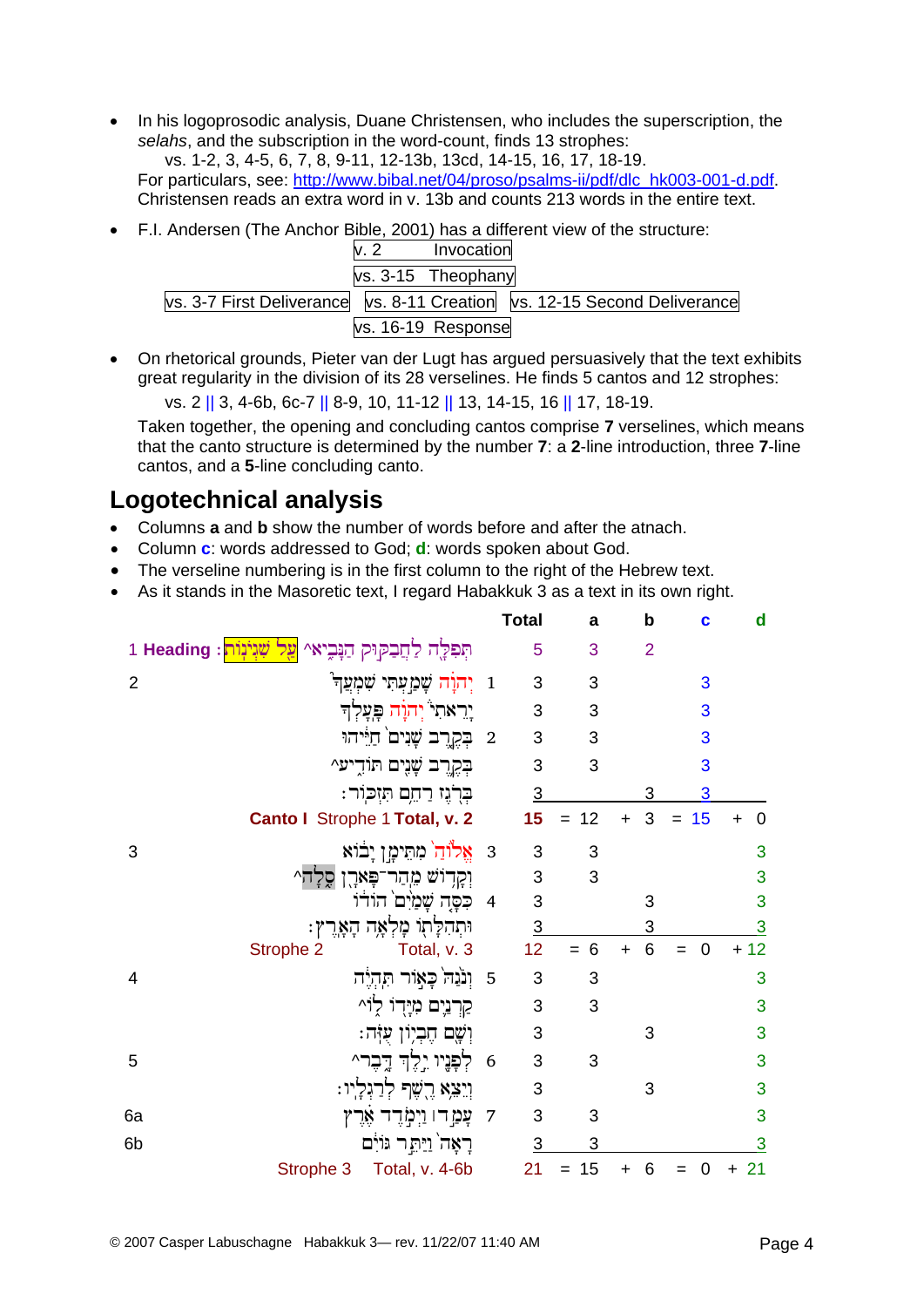| וַיִּתְפְּצְצוּ הַרְרֵי־עַד<br>6c                                                      | 8  | 3                         | 3                                             |                             |                | 3                                     |
|----------------------------------------------------------------------------------------|----|---------------------------|-----------------------------------------------|-----------------------------|----------------|---------------------------------------|
| שַׁחָוּ וִּבְעְוֹת עוֹלֵם^                                                             |    | $\mathsf 3$               | 3                                             |                             |                | 3                                     |
| הֵלִיכִוֹת עוֹלֵם לְוֹ:                                                                |    | 3                         |                                               | 3                           |                | 3                                     |
| 9 תַּחַת אָׁוֶן רָאָיתִי אָהֲלֵי כוּשֶׁן 2<br>7                                        |    | 5                         | 5                                             |                             |                | 5                                     |
| יִרְבְּזْוּן יְרִיעָוֹת אֶרֶץ מִדְיֶן: ס                                               |    | $\overline{4}$            |                                               | 4                           |                | <u>4</u>                              |
| Strophe 4<br>Total, v. 6c-7                                                            |    |                           | $18 = 11$                                     | $\overline{7}$<br>$\ddot{}$ | 0<br>$=$       | $+ 18$                                |
| Total, v. 4-7                                                                          |    | 39                        | $= 26$                                        | $+13$                       | $= 0$          | $+39$                                 |
| <b>Canto II</b><br><b>Total, v. 3-7</b>                                                |    | 51                        |                                               | $= 32 + 19 = 0$             |                | <u>+ 51</u>                           |
| <u>7-7 : 56 (12+8+2+19+6+19)</u> Total, v. 2-7                                         |    | 66                        | $= 44$                                        | $+22$                       | $= 15$         | $+ 51$                                |
| הֲבִנְהָרִים הָרֶה יְהֹוָה<br>8                                                        | 10 | 3                         | 3                                             |                             | 3              |                                       |
| אָם בַּנִּהָרִים אַפֵּך                                                                |    | $\ensuremath{\mathsf{3}}$ | 3                                             |                             | 3              |                                       |
| אִם־בַּיֵּם עֵבְרַתֶּהִי                                                               |    | $\mathfrak{B}$            | 3                                             |                             | 3              |                                       |
| כִּי תִרְכַּב <sup>י</sup> עַל־סוּסֵיה                                                 | 11 | 4                         |                                               | 4                           | 4              |                                       |
| מַרִכְּבֹתֱיִךְ יִשׁוּעָָה:                                                            |    | $\overline{2}$            |                                               | 2                           | $\overline{2}$ |                                       |
| עִרְיָה תֵעוֹר קַשְׁתֶּך<br>9                                                          | 12 | 3                         | 3                                             |                             | 3              |                                       |
| שִׁבְעָוֹת מַטַּוֹת אָמֶר סֵלָה^                                                       |    | 3                         | 3                                             |                             | 3              |                                       |
| ּנְהָרוֹת תְּבַקַע־אָרֶץ:                                                              |    | $\overline{3}$            |                                               | 3                           | 3              |                                       |
| Strophe 5<br><b>Total, v. 8-9</b>                                                      |    | 24                        | 15<br>$=$                                     | 9<br>$+$                    | $= 24$         | $\overline{0}$<br>$+$                 |
| تَـٰ مَأْنَـٰذُ نَـٰلِزِدِرِ لِـٰٓزِيِّدِتِ<br>10 Middle verselines:                   | 13 | 3                         | 3                                             |                             | 3              |                                       |
| $28 = 13 + 2 + 13$<br>יֶדֶם מַיָם עָבֶר^                                               |    | 3                         | 3                                             |                             | 3              |                                       |
| נְתַן תְּהוֹם קוֹלוֹ<br>Middle cola: $64 = 31 + 2 + 31$                                | 14 | 3                         |                                               | 3                           | 3              |                                       |
| <u>רִוֹּם לְדֵיְהוּ נָשֶׂא : 100+A</u> +100 <u>(אֲ</u> ׂא : 100+Middle words: 202=100+ |    | $\overline{3}$            |                                               | 3                           | 3              |                                       |
| Strophe 6<br>Total, v. 10                                                              |    | 12                        | 6                                             | 6<br>$+$                    | 12<br>$=$      | $\overline{0}$<br>$\ddot{}$           |
| ֹשֵׁמֵשׁ יָרֶהַ עֲמַד זִּבְלָה^<br>11                                                  | 15 | 4                         | 4                                             |                             | 4              |                                       |
| לְאָוֹר חָצֵיוּךְ יִהַלֵּכוּ                                                           |    | 3                         |                                               | 3                           | 3              |                                       |
| לְגָנַה בְּרֵק חֲנִיתֶךָ:                                                              |    | 3                         |                                               | 3                           | 3              |                                       |
| 12<br>16 בְּזָעַם תִּצְעַד־אֱרֶץ^                                                      |    | 3                         | 3                                             |                             | 3              |                                       |
| בִאַף תַּרְוּשׁ גּוֹיִם:                                                               |    | $\overline{3}$            |                                               | 3                           | 3              |                                       |
| Strophe 7 Total, v. 11-12                                                              |    |                           | $\frac{16}{16}$ = 7 + 9 = $\frac{16}{16}$ + 0 |                             |                |                                       |
| <b>Canto III</b><br><b>Total, v. 8-12</b>                                              |    |                           | $52 = 28$                                     | $+24$                       | $= 52$         | $+$<br>$\overline{\mathbf{0}}$        |
| 17 יַצָאת <sup>ֶי</sup> לְיֵשָׁע עַמֶּךְ<br>13                                         |    | $\sqrt{3}$                | 3                                             |                             | 3              |                                       |
| לִיָשַׁע אֶת־מָשִׁיחֵדִּ^                                                              |    | 3                         | 3                                             |                             | 3              |                                       |
| 18 - מַחַצִּתַּ רֹאשׁ מִבֵּית רַשָּׁע                                                  |    | $\overline{4}$            |                                               | 4                           | 4              |                                       |
| עָרְוֹת יְסִוֹד עַד־צַוֶּאר סֱלָה: פּ                                                  |    | $\frac{4}{ }$             |                                               |                             | 4              |                                       |
| Strophe 8 Total, v. 13                                                                 |    | 14                        | $= 6$                                         |                             | $+ 8 = 14$     | $\overline{0}$                        |
| *<br>L<br>נְקַבְתָּ בְמַטְּיו <sup>י</sup> רְאֹשׁ <mark>פְּרָזָיו</mark><br>14         | 19 | 4                         | 4                                             |                             | 4              |                                       |
| יִסְעֲרִוּ לַהֲפִיצֵנִי^                                                               |    | $\overline{2}$            | $\overline{2}$                                |                             | $\overline{2}$ |                                       |
| ִעֲלִיצָתָם כְּמוֹ־לֶאֱכְל עָנֶי בַּמִּסְתָּר:                                         |    | 5                         |                                               | 5                           | 5              |                                       |
| 15<br>דַרַכִהָ בָיֶם סוּסֵידִּ^                                                        | 20 | $\mathbf{3}$              | 3                                             |                             | 3              |                                       |
| חִמֶר מַיָם רַבְיִם:                                                                   |    | $\overline{3}$            |                                               | 3                           | 3              |                                       |
| Total, v. 14-15<br>Strophe 9                                                           |    | 17                        | $9\,$<br>$=$                                  | 8<br>$+$                    | $= 17$         | $\overline{\phantom{0}}$<br>$\ddot{}$ |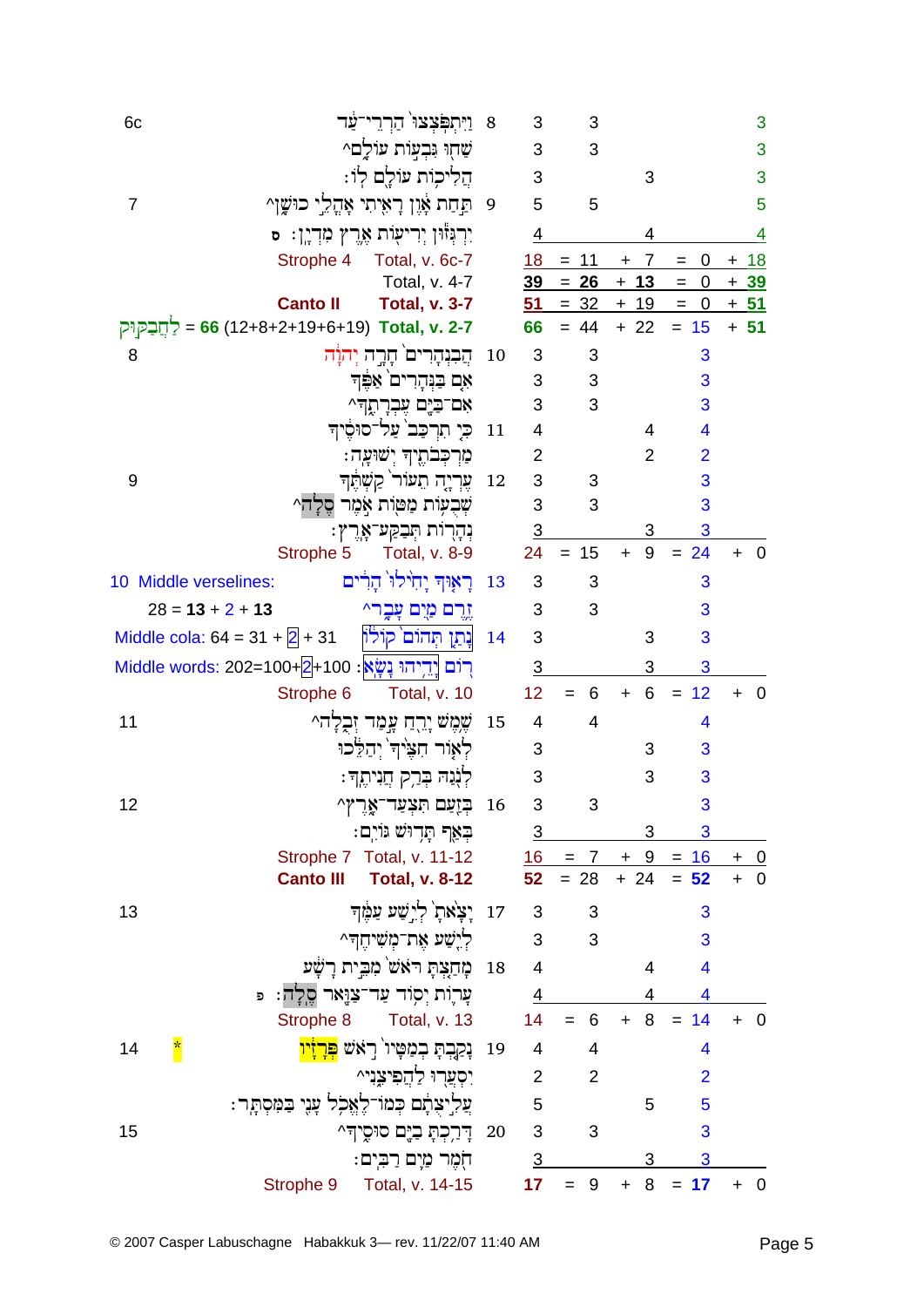| 16                                             |                 | שָׁמַעִּתִּיו וַחְרַנִּז בִטְנִי            | 21 | 3              | 3              |                |                    | 3                      |
|------------------------------------------------|-----------------|---------------------------------------------|----|----------------|----------------|----------------|--------------------|------------------------|
|                                                |                 | לִקוֹל צָלֲלִוּ שִׂפָּתַׁי                  |    | 3              | 3              |                |                    | 3                      |
|                                                |                 | יָבְוֹא רָקֶב בַּעֲצָמַי                    | 22 | 3              | 3              |                |                    | 3                      |
|                                                |                 | וִתַחִתַּי אֶרְנֶּז <mark>אֲשָׁרָי</mark> ^ |    | 3              | 3              |                |                    | 3                      |
|                                                |                 | אָנוּדַוֹ לְיִוֹם צָרַד                     | 23 | 3              |                | 3              |                    | 3                      |
|                                                |                 | לַעֲלִוֹת לִעַם יְגוּדֵנּוּ:                |    | $\overline{3}$ |                | 3              |                    | $\overline{3}$         |
|                                                | Strophe 10      | Total, v. 16                                |    | 18             | $= 12$         | 6<br>$+$       | 0<br>$=$           | <u>18</u><br>$\ddot{}$ |
|                                                | <b>Canto IV</b> | <b>Total, v. 13-16</b>                      |    | 49             | 27<br>$=$      | $+22$          | $= 31$             | 18<br>$+$              |
| 17                                             |                 | כִּי־תְאֵנֶה לְאֹ־תִפְרָׁח                  | 24 | 4              | 4              |                |                    | 4                      |
|                                                |                 | וְאֵין יִבוּל בַּגְּפָגִים                  |    | 3              | 3              |                |                    | 3                      |
|                                                |                 | ּכְחֵשׁ מַעֲשֶׂה־זַיִּת                     | 25 | 3              | 3              |                |                    | 3                      |
|                                                |                 | וּשְׁרֵמְוֹת לֹא־עֲשָׂה אָכֵל^              |    | 4              | $\overline{4}$ |                |                    | 4                      |
|                                                |                 | נְּזַר מִמְכִלָה צֹאו                       | 26 | 3              |                | 3              |                    | 3                      |
|                                                |                 | וְאֵין בְקָר בְּרְפְתִים:                   |    | $\overline{3}$ |                | 3              |                    | 3                      |
|                                                | Strophe 11      | Total, v. 17                                |    | 20             | 14             | 6<br>$\ddot{}$ | $\mathbf 0$<br>$=$ | 20<br>$\ddot{}$        |
| 18                                             |                 | וַאֲנִי בַיהוֶה אֶעְלְוֹזַה^                | 27 | 3              | 3              |                |                    | 3                      |
|                                                |                 | אַיֵילַה בֵּאלֹהֵי יִשְׁעִי:                |    | $\overline{3}$ |                | 3              |                    | $\overline{3}$         |
|                                                |                 | Total, v. 17-18                             |    | 26             | $= 17$         | 9<br>$\ddot{}$ | $\mathbf 0$        | $+26$                  |
| 19                                             |                 | יִהוָה אֲדֹני חילי                          | 28 | 3              | 3              |                |                    | 3                      |
|                                                |                 | וַיִּשֵׂם רַגְלַי כָאֲיַלֹוֹת               |    | 3              | 3              |                |                    | 3                      |
|                                                |                 | וִעֲל בָמוֹתַי יַדְרְכֵנִי^                 |    | $\overline{3}$ | 3              |                |                    | $\overline{3}$         |
|                                                |                 | Strophe 12 Total, v. 18-19c                 |    | 15             | $= 12$         | 3<br>$\ddot{}$ | 0<br>$=$           | 15<br>$\pm$            |
|                                                | <b>Canto V</b>  | <b>Total, v. 17-19c</b>                     |    | 35             | $= 26$         | $\ddot{}$<br>9 | $= 0$              | $+20$                  |
|                                                |                 | Total, v. 3-19c                             |    | <u>187</u>     | $= 113$        | $+ 74$         | $= 83$             | $+104$                 |
|                                                |                 | Prayer, Total, v. 2-19c                     |    | <u> 202</u>    | $= 125$        | $+ 77$         | $= 98$             | $+104$                 |
| <b>Subscription</b><br>19d                     |                 | <u>קמִנַצֵּח בִּנְגִינוֹתֵי</u> :           |    | $\overline{2}$ |                | $\overline{2}$ |                    |                        |
| With Superscription and Subscription, v. 1-19d |                 |                                             |    |                | $209 = 128$    | $+81$          |                    |                        |
|                                                |                 | Including the 3 Selahs as well, v. 1-19d    |    |                | $212 = 130$    | $+82$          |                    |                        |

<mark>\*</mark> In v. 14b, I follow the Qere reading פְּרָיָוֹ (fis warriors'. <mark>\*</mark> In v. 16, I have moved the enigmatic שׂה from 16e (after atnach) to 16d (before atnach) reading "פֻּשֶׁרָי, 'my tracks': "I tottered on my tracks".

#### **Observations**

- 1. The arithmetic centre on all levels (of words, verselines, and cola) is to be found in v. 10, but it does not constitute a persuasive consciously designed meaningful centre. Pieter van der Lugt finds the quintessential thought of the poem in v. 19a: Yahweh my Lord is my strength, but it is rather the gist of the prophet's attestation of faith (18-19) than the gist of the poem as a whole.
- 2. The divine name numbers feature in the following select instances:

| vs. 4-7 | 39 words $(26a + 13b)$ , the YHWH 'echad formula; compare the 39  |
|---------|-------------------------------------------------------------------|
|         | words of 1:12-14 and see my remark at the bottom of page 2 above. |

- $VS.3-7$ 51 (3 x 17) words in total spoken about God: Canto II
- vs. 8-12 52 (2 x 26) words in total addressed to God: Canto III
- vs. 14-15 17 words in total: Strophe 9
- vs. 17-18 26 words in total, with 17 before the atnach